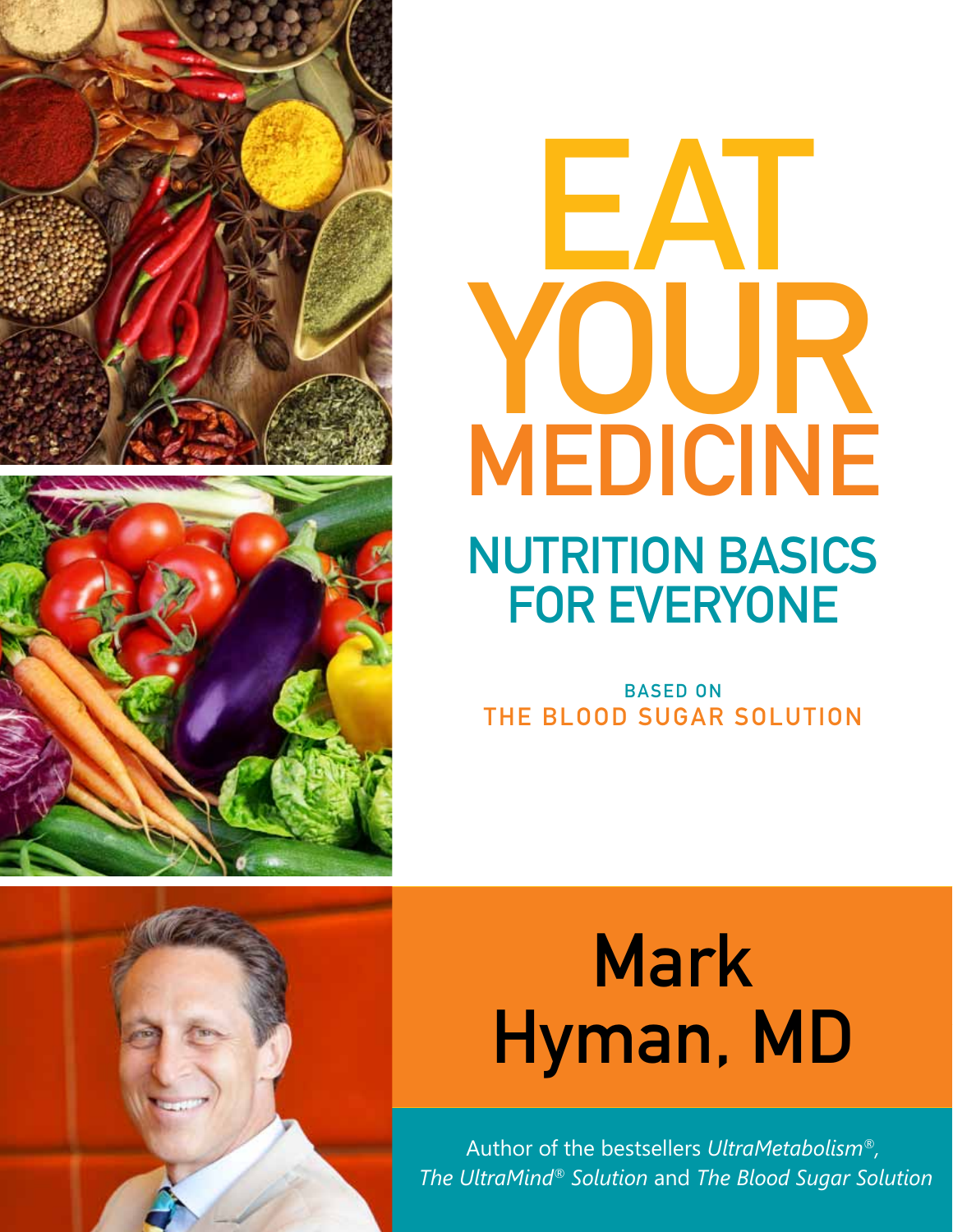# **Table of Contents**

| Eat Well For Less: Reorganizing How You Spend Your Money Can Also Change Your Health  9 |  |
|-----------------------------------------------------------------------------------------|--|
|                                                                                         |  |
|                                                                                         |  |
|                                                                                         |  |
|                                                                                         |  |
|                                                                                         |  |
|                                                                                         |  |
|                                                                                         |  |
|                                                                                         |  |
|                                                                                         |  |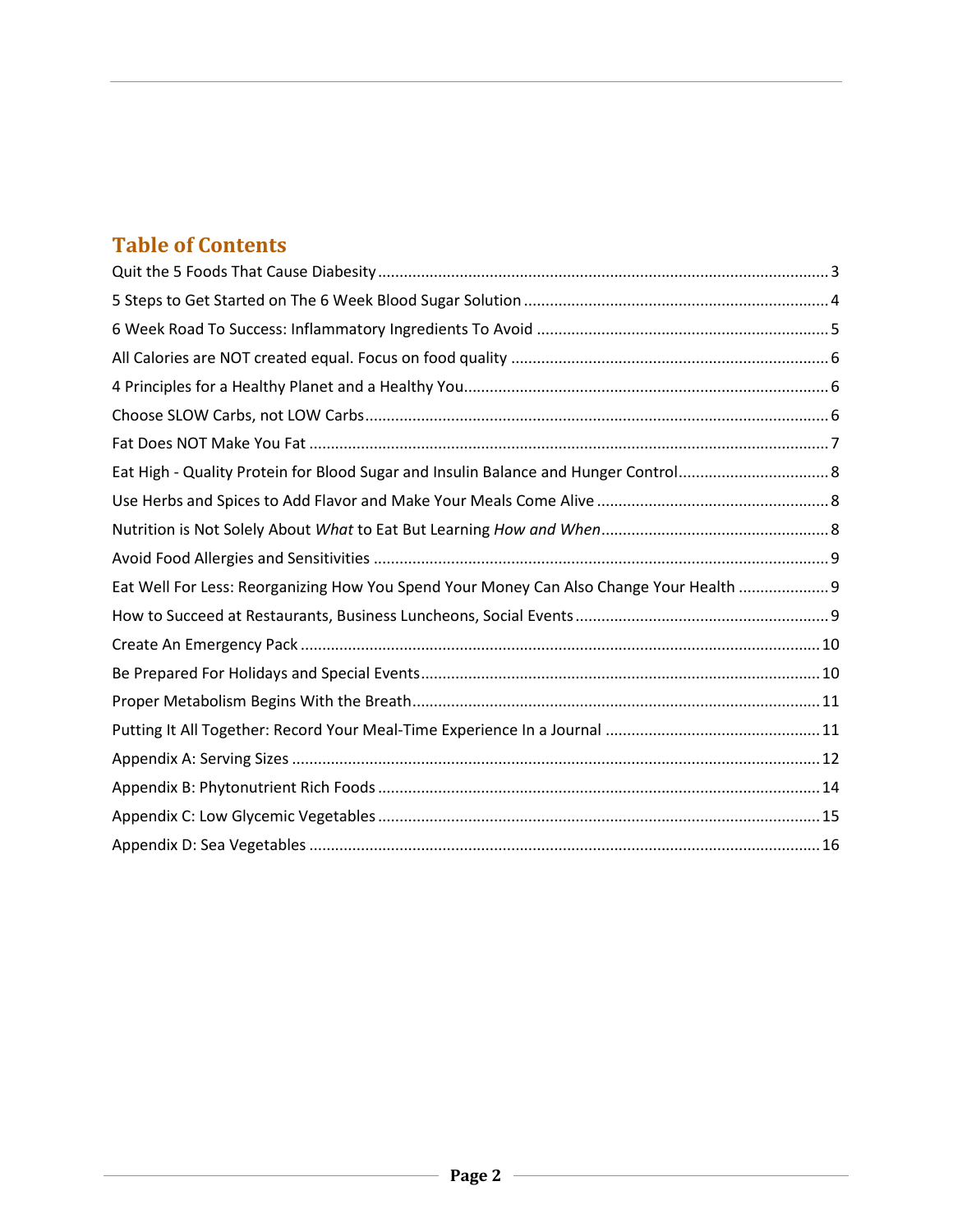# <span id="page-2-0"></span>**Quit the 5 Foods That Cause Diabesity**

The following foods spike insulin, which is the fat storage hormone responsible for you belly fat. These foods also cause cravings and can be addictive. They mess up your hormones and brain chemistry, increasing you appetite and causing you to crave sugar and refined carbs. The key to regaining control of your hormones and brain chemistry is to cut out these foods and eat real food.

- **1. Sugar -** Avoid *all* pseudonyms for sugar including artificial sweeteners and even socalled healthy alternatives such as stevia and agave. Ditch the sweetened and sugary drinks too. No juice, alcohol, sweet coffees or other liquids full of sugar. If you have to ask, "is this okay for me?" it isn't! After even only one to three days off sugar, your brain chemistry will change, ending the vicious cycle of addiction and cravings. Sugar is eight times more addictive than cocaine!
- **2. All flour products (even gluten free) -** From bagels, crackers and pasta to cookies, wraps and pizza dough, we are bombarded with poor quality sources of carbohydrates at every meal. Avoid these foods. They are absorbed into your bloodstream too quickly, causing blood sugar to rise and insulin to spike. Remember that gluten free alternatives might even cause as big a spike (or bigger!) in blood sugar than the wheat-based product.
- **3. Processed junk "food" -** This includes all trans fats, (avoid anything with hydrogenated oils) and poor quality fats, high fructose corn syrup, artificial sweeteners and flavorings, preservatives, dyes and anything you could not imagine growing in nature. All of this stuff literally confuses the body. Your weight regulation and metabolism malfunctions. MSG (monosodium glutamate), for example, found in most processed foods often under other names such as hydrolyzed vegetable protein, yeast extract or gelatin–dramatically increases cravings and binge eating.
- **4. All gluten and dairy -** These are the two most common major inflammatory foods in our modern diet. Foods that trigger inflammation tend to promote obesity and diabetes. The scary part is that most people are unaware of their hidden sensitivity to gluten and dairy. Besides a scale that just won't budge, other signs of a food sensitivity are: nasal congestion, indigestion, bloating, autoimmune diseases, rashes, drops mood or energy, headaches, joint or muscle aches, and even chronic disease such as heart disease and cancer.

Curious to learn whether you have a food sensitivity? Try eliminating gluten and dairy to see if those stubborn pounds start falling off your waist!

**5. Higher Glycemic Index Carbohydrates** - This includes all grains, starchy vegetables and fruit. You should do this only if you have advanced diabesity, have type 2 diabetes or are hitting a stubborn plateau with weight loss.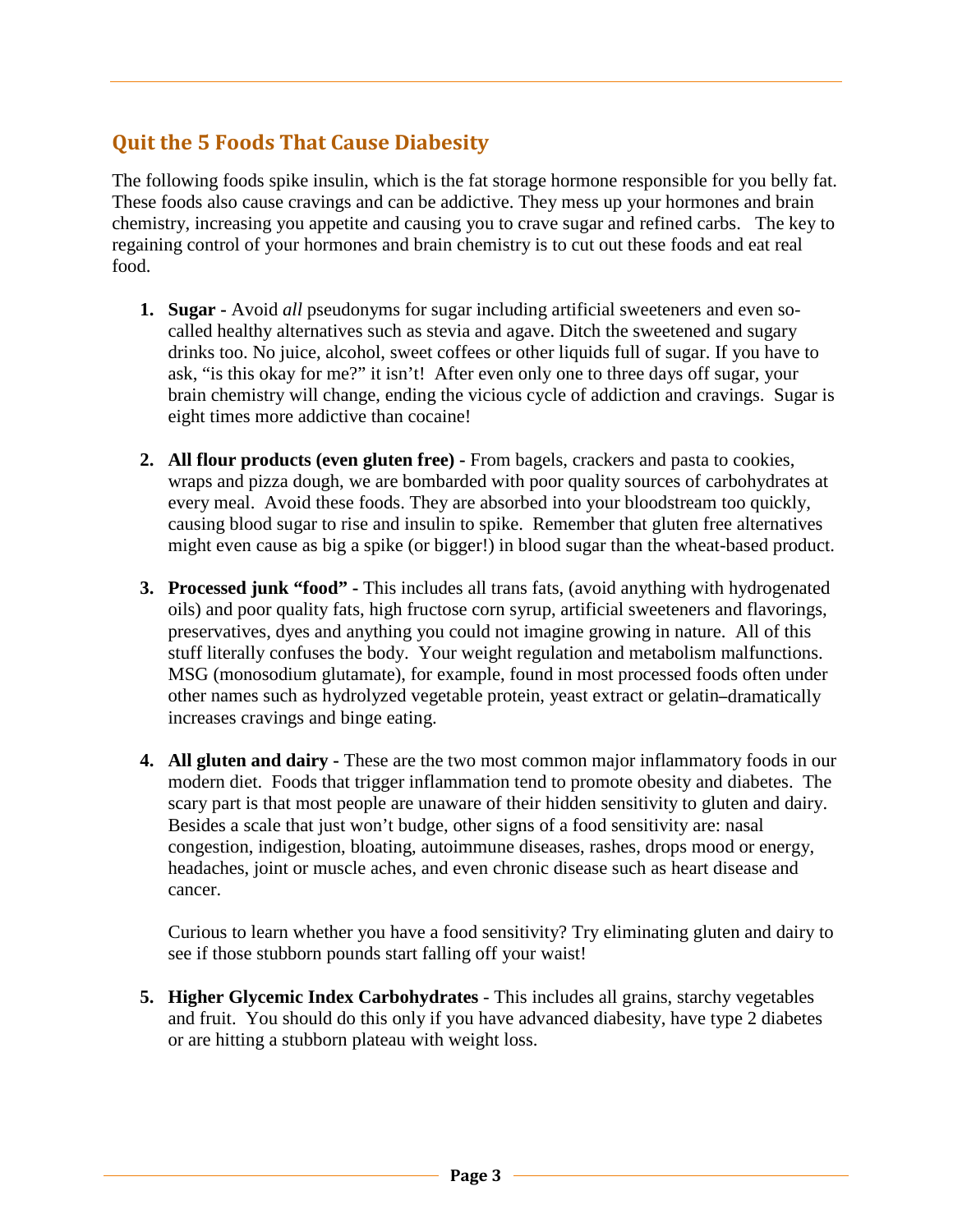Interested in getting results faster or moving past a weight plateau?

Here's a great way to get a jumpstart on losing those stubborn pounds and healing from diabesity. For six weeks, avoid carbohydrates with a higher glycemic index such as potatoes, grains and fruit (besides a small serving of berries daily) to give yourself a metabolic tune up. While these vegetables and fruits can be healthy and full of nutrition, they may cause a spike in blood sugar and an insulin surge too great for certain individuals.

#### <span id="page-3-0"></span>**5 Steps to Get Started on The 6 Week Blood Sugar Solution**

#### **1. Get Prepared:**

- Connect with your motivation for getting healthy by keeping a journal. Write about why you want to change and what is important to you. Dancing at your son's wedding, playing with your grandchildren, feeling more energy?
- Take measure of yourself (record your weight, height, [body mass index,](http://nhlbisupport.com/bmi/) fasting blood sugar, blood pressure and cholesterol). You may even want to do specific medical tests to help you assess your diabesity and its root causes. In my free guide, [How To](http://drhyman.com/how-to-work-with-your-doctor-to-get-what-you-need/)  [Work with Your Doctor to Get What You Need,](http://drhyman.com/how-to-work-with-your-doctor-to-get-what-you-need/) you can find exactly what tests you should do, what they mean and what to do about any abnormal results.
- Do a pantry and kitchen makeover (get rid of the 5 foods that cause obesity and add in real whole foods from the pantry list in [The Blood Sugar Solution Cookbook\)](http://drhyman.com/bss/bsscookbook/).

#### **2. Detox from Addictions:**

• Carefully eliminate substances that keep your body on the viscous cycle of cravings and addictions. Sugar, alcohol and caffeine are best eliminated *before* you start the 6 weeks. In my book, [The Blood Sugar Solution,](http://www.bloodsugarsolution.com/) I show you how to do this without the uncomfortable side effects.

#### **3. Add in the** *right* **foods and lifestyle habits to turn on weight loss:**

- Start filling your pantry and refrigerator with fresh, whole, real foods. Choose fresh vegetables, berries, whole grains, beans, nuts, seeds and lean animal protein such as fish, chicken and eggs. No gimmicks or weird stuff – just actual food! And learn to create the perfect plate and eat twice as many veggies as anything else on your plate. This helps balance blood sugar and keeps you feeling full. Here's the breakdown:
	- o **50%** low starch, low-glycemic veggies (crunchy or green ones). These are fiber rich foods to help reduce glycemic load. You actually get unlimited refills on this side of the plate.
	- o **25%** lean and clean protein. A serving size = the size of your palm.
	- o **25%** slow-burning carbs like gluten free whole grains or sweet potatoes.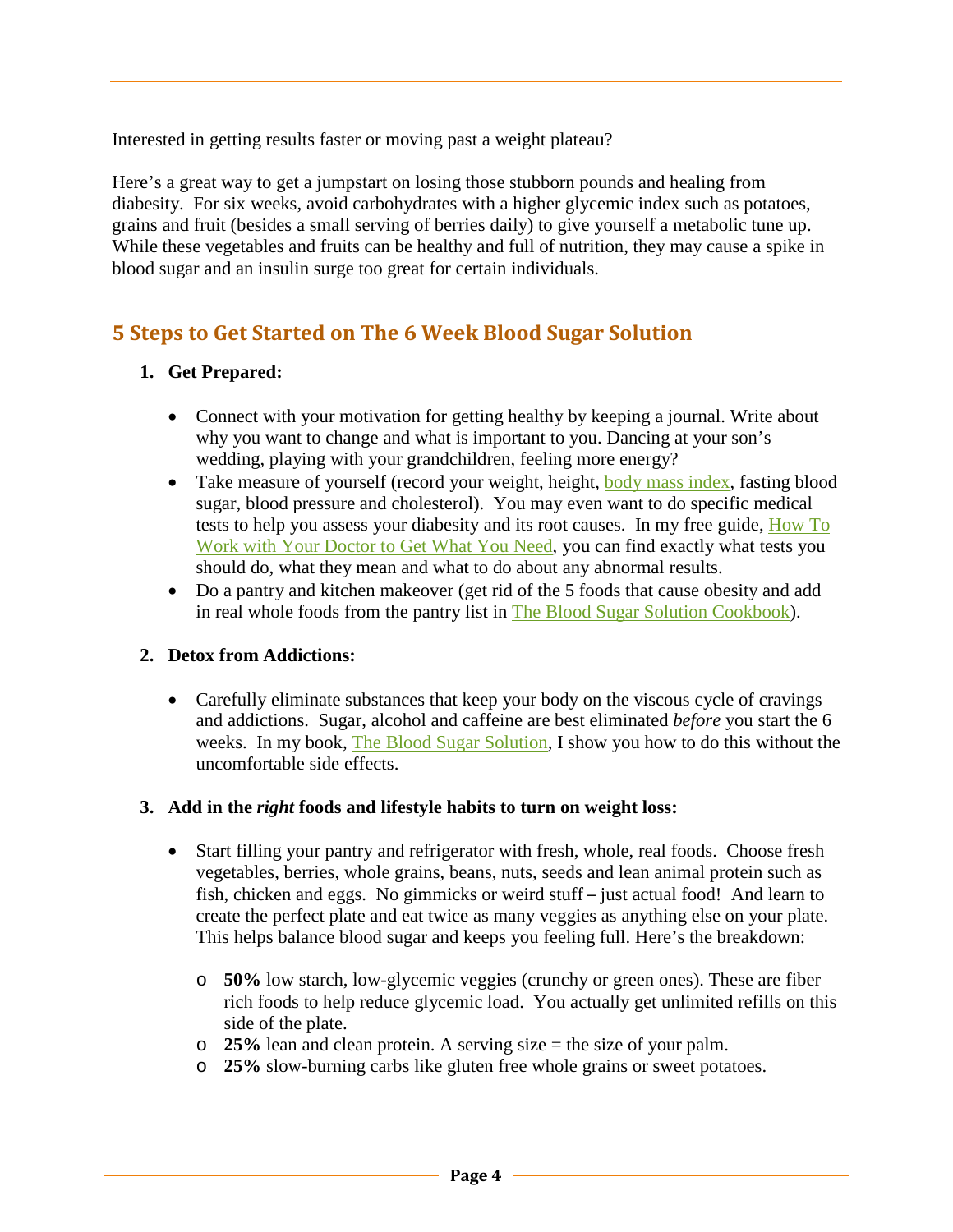- Examples of meals you can eat:
	- o **Breakfast**: vegetable frittata over black rice
	- o **Lunch**: Triple A salad (arugula, avocado and artichokes) with canned wild salmon and fruit – only 1 fruit a day
	- o **Dinner**: grilled chicken, broccolini, ½ cup adjuzki beans

#### **4. Get Together to Get Healthy:**

• Find a partner in your home, your neighborhood or even online, and share the journey of getting healthy together. Not only does finding a partner or group to do this with work twice as well and lead to twice as much weight loss, but it is also more fun getting healthy together than alone.

#### **5. Personalize it!**

• What makes this program unique is your ability to customize a plan to get real, lasting results. Diabesity can be caused by or worsened by many things: inflammation, environmental toxins, gut problems, hormonal imbalances and nutritional deficiencies. Customizing the program according to your specific triggers will help you get the best results. [The Blood Sugar Solution](http://www.bloodsugarsolution.com/) provides specific quizzes and personalized recommendations to fix these problems. This is the last diet you will ever need because this last step tailors your individual symptoms with specific personalized solutions. You will, once and for all, heal your symptoms at their root cause and feel like a new person. People say to me all the time that they never knew how sick they were until they started feeling so well. This step shows you how!

#### <span id="page-4-0"></span>**6 Week Road To Success: Inflammatory Ingredients To Avoid**

- **Sugars in** *all forms***:** from syrups, nectars and honeys to stevia, sucralose and xylitol. If you have to ask "is this okay?" it isn't.
- **Flours in** *all forms***:** including seemingly benign gluten free. Avoid bagels, wraps, pasta, pastries, bread etc.
- **All Processed food:** As Michael Pollan says, **if it was grown** *on* **a plant, not made** *in* **a plant, then you can keep it in your kitchen.** If it is something your great grandmother wouldn't recognize as food, throw it out (like a "lunchable" or go-gurt"). Stay away from "food-like substances."
- **Gluten and dairy:** All forms and please remember to read ingredient labels for hidden sources.
- **Advanced Plan? Avoid ALL grains, starchy vegetables and fruit** (except  $\frac{1}{2}$  cup berries per day)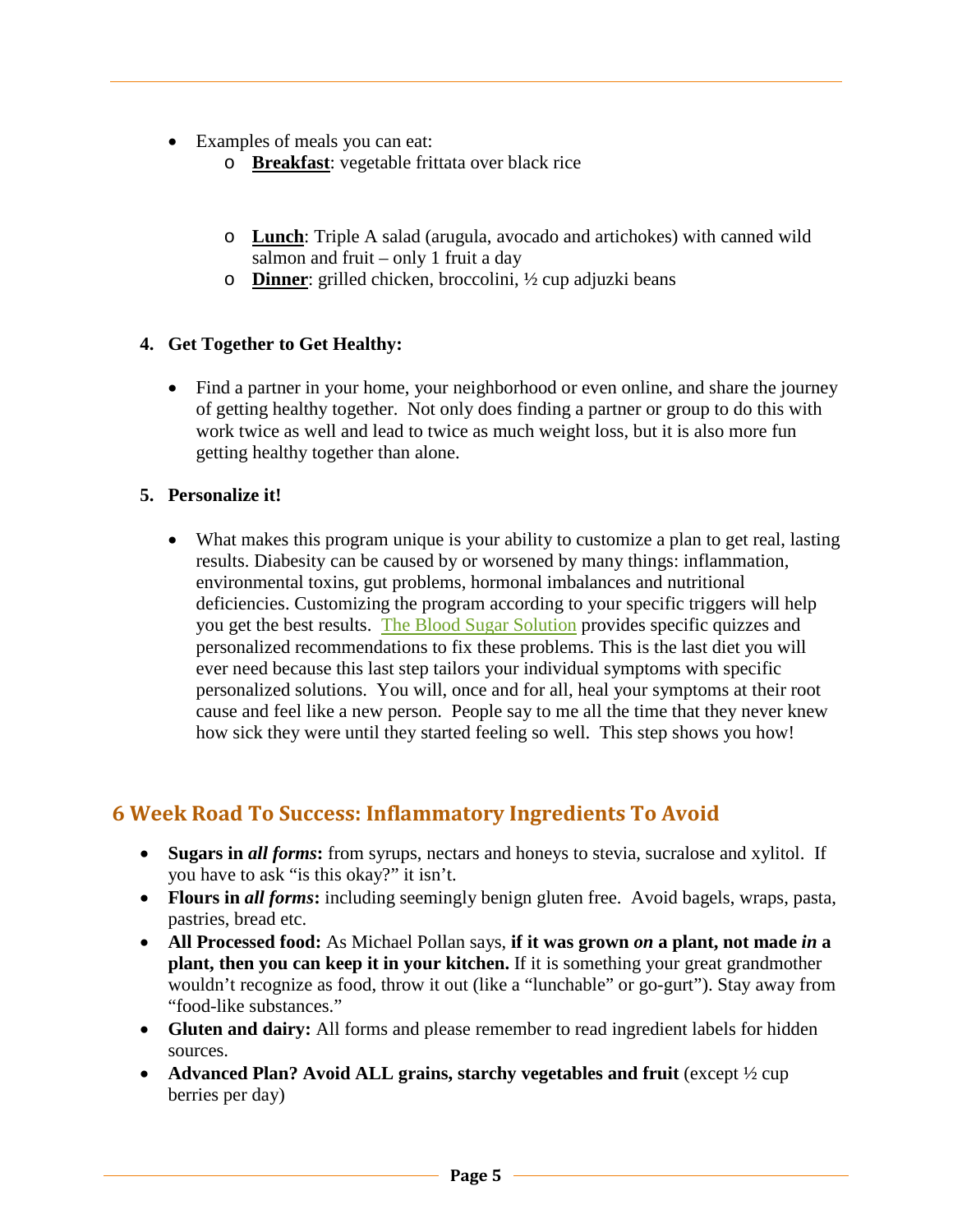**After 6 weeks please refer to chapter 26 in** *The Blood Sugar Solution* **book to learn how to safely reintroduce these foods without sabotaging your success**

# <span id="page-5-0"></span>**All Calories are NOT created equal. Focus on food quality**

- **Food is information and literally talks to your genes and controls gene expression, hormones and metabolism. What you eat has the potential to determine if you will develop disease or gain weight.** Eating a sugar cookie versus a small handful of raw almonds can promote expression for disease. So choose a nutrient dense meal where there are quality calories working *for* your health goal!
- **Honor responsible portion sizes.** See chapter 19 of **The Blood Sugar Solution** and Appendix A for more examples of portion sizes for when the 6 weeks are over.
- **Glycemic Load is** *MORE* **important than mastering calories:** How quickly your meal raises your blood sugar and spikes insulin is the essential piece of information you need to understand to sustain healthy weight and wellness. Foods with *fiber, protein and antiinflammatory fats* mitigate the negative effects that blood sugar and insulin spikes have on your system. Curious about what this looks like? Dr. Hyman's nutritionally balanced and complete meal plan provides a terrific example of how to create low glycemic load meals.
- **Always combine a carbohydrate with some** *fiber, protein or anti-inflammatory fats*. Never carb it alone!

#### <span id="page-5-1"></span>**4 Principles for a Healthy Planet and a Healthy You**

- **Eat REAL food.** Shop the perimeters of your market for nutrient-dense whole foods.
- **Clean up your diet.** Choose organic, grass-fed and pasture-fed meats and wild, small and sustainably farmed fish.
- **Go organic.** Choose as much organic food as your budget allows. See the top offenders at www.ewg.org
- Stay local. Farmers Markets and CSA's are great opportunities to procure high quality fresh food.

#### <span id="page-5-2"></span>**Choose SLOW Carbs, not LOW Carbs**

#### **Green Carbs: Eat Freely**

- Fill your plate with 50% slow-burning, low GI vegetables such as kale, broccoli, lettuce, radish, arugula, celery, mushroom, snap pea, bok choy, asparagus, bell pepper, watercress, cauliflower, Brussels sprouts, tomato, dandelion greens, hearts of palm, cucumber etc. See Appendix C for more low GI vegetable ideas.
- **Seaweeds:** For more information on seaweeds see Appendix D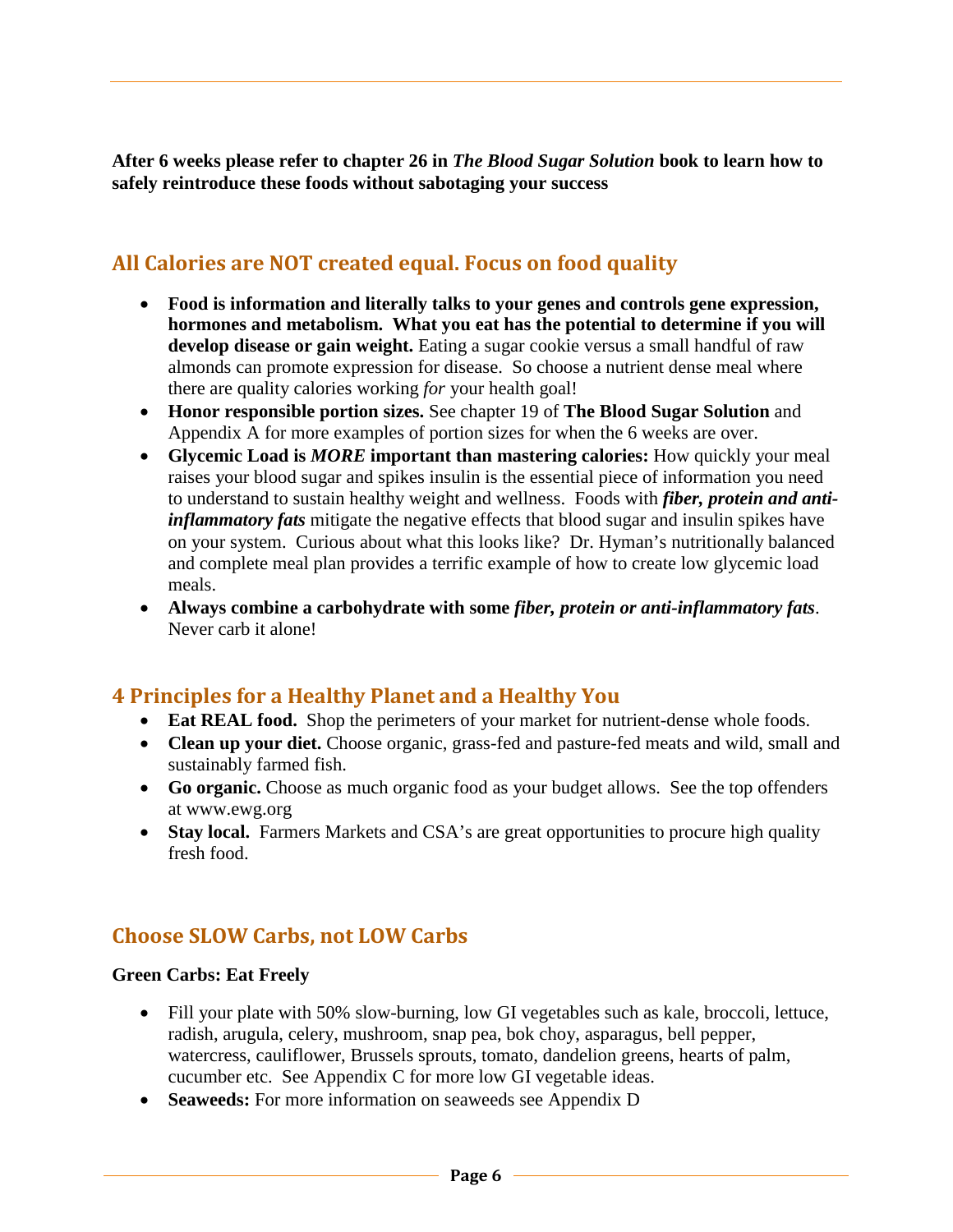#### **Yellow Carbs: Eat in Moderation** *Avoid if on the Advanced Plan*

- **Whole Grains.** Brown and black rice, quinoa, amaranth, millet, teff and buckwheat
- **Legumes.** Red, green and yellow lentils, black beans, kidney beans, adzuki beans, mung beans, chick peas, pinto, black-eyed and fava beans etc.
- **Dark Berries.** Blackberries, raspberries, strawberries, wild blueberries. *Limit to ½ c of on the Advanced Plan*
- **Stone Fruit.** Nectarines, plums, peaches, apricots.
- **Apples and Pears**
- **Fiber.** Aim for 30-50g daily

#### **Red Carbs: Eat LIMITED Amounts**

- **Starchy, high glycemic cooked vegetables.** Sweet potato, yam, winter squash, parsnip, pumpkin
- **High-Sugar fruits.** Grapes, bananas, dried fruit like raisins, dates, etc. and all fruit juice or fruit packed in juice

#### **Forbidden Carbs: Avoid COMPLETELY**

- **Processed carbs**
- **Gluten-containing whole grains** (wheat, barley, rye, kamut, spelt, einkorn, triticale)
- **Dried fruit**
- **Resistant starch**

**Boost Phytonutrient Intake by choosing foods with dark colors.****See Appendix B for a list of phytonutrient rich foods**

#### <span id="page-6-0"></span>**Fat Does NOT Make You Fat**

- **Get an oil change: replace the BAD fat with the GOOD fat**
- **Choose anti-inflammatory fats such as omega 3 fats and monounsaturated fat over trans and hydrogenated fats**
- **Omega 3's:** wild or sustainably raised cold-water fish such as salmon, sardines, herring, small halibut
- **Monounsaturated Fats:** Olives and oil, avocado
- **Healthy Oil Choices:** Extra Virgin Olive Oil, walnut and flax oil for salads, sesame, grapeseed and sunflower oil for baking
- **Healthy Saturated fat?** Yes! Enjoy coconut butter and oil in place of butter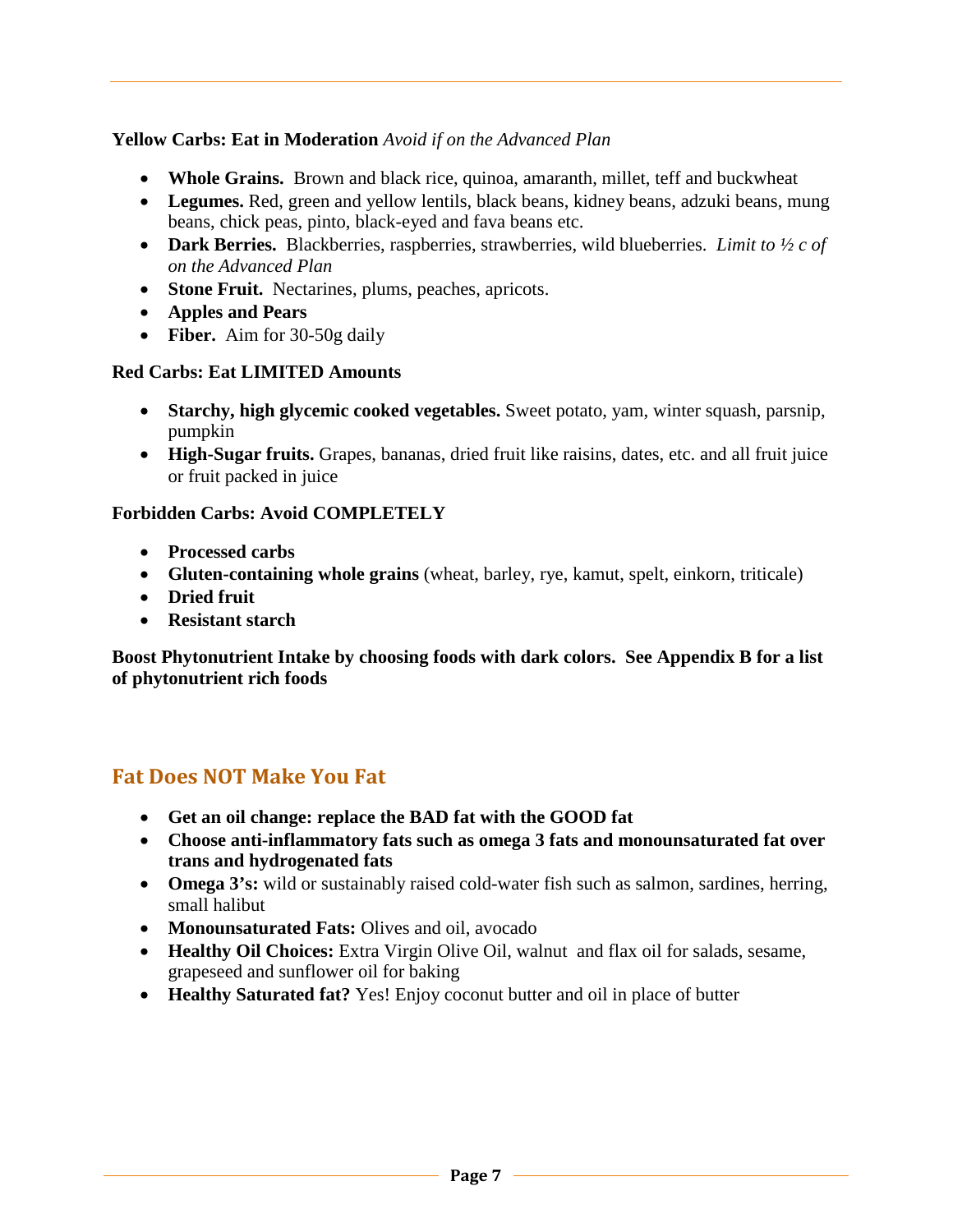# <span id="page-7-0"></span>**Eat High - Quality Protein for Blood Sugar and Insulin Balance and Hunger Control**

- **Beans or legumes**
- **Whole soy products.** Choose Non-GMO and organic, avoid industrial over processed soy
- **Nuts and Seeds**
- **Omega-3 eggs or Free range eggs**
- **Mercury-free fish, shrimp, and scallops**
- **Organic, grass-fed, and hormone-, antibiotic-, and pesticide free poultry**
- **Responsibly small portions of wild game and lean and clean red meat.** See Chapter 19 for more details.

# <span id="page-7-1"></span>**Use Herbs and Spices to Add Flavor and Make Your Meals Come Alive**

- **Wheat Free Tamari, Red Chili paste (Sriracha is great!), Tahini, Exotic spices, Kosher salt, Peppercorns, Fresh Herbs, Homemade or store bought organic, GF, low Sodium broth or stock.**
- **Canned Foods:** canned salmon, sardines, boxed tomatoes, beans or frozen artichokes

#### <span id="page-7-2"></span>**Nutrition is Not Solely About** *What* **to Eat But Learning** *How and When*

- **Creating the perfect plate to ignite your metabolism:**
	- o 50% Low Starch, Low Glycemic Carbohydrate vegetables (as much as you like!)
	- o 25% Lean and Clean Protein (fish, chicken, eggs, meat, beans, whole soy)
	- o 25% Complex, Slow Burning Carbohydrate (whole grains, sweet potato, winter squash)
	- o *If on the advanced plan, simply make you plate 75% low starch vegetables and protein 25%*
- **Avoid Eating Like A Sumo Wrestler and Earn Your Ideal Body:** always have a protein-based breakfast within 1 hour of waking up, eat a protein-based mini meal every 2-4 hours, and stop eating at least 3 hours before retiring to bed.
- **Establish Your Rhythm and Stick to It:** Your body evolved and exists today because of natural rhythms. Stick to a rhythm and a schedule of when you wake up and go to bed, when you eat and when you exercise. But especially when you eat. This will optimize digestion, empower your metabolism and synchronize hormones.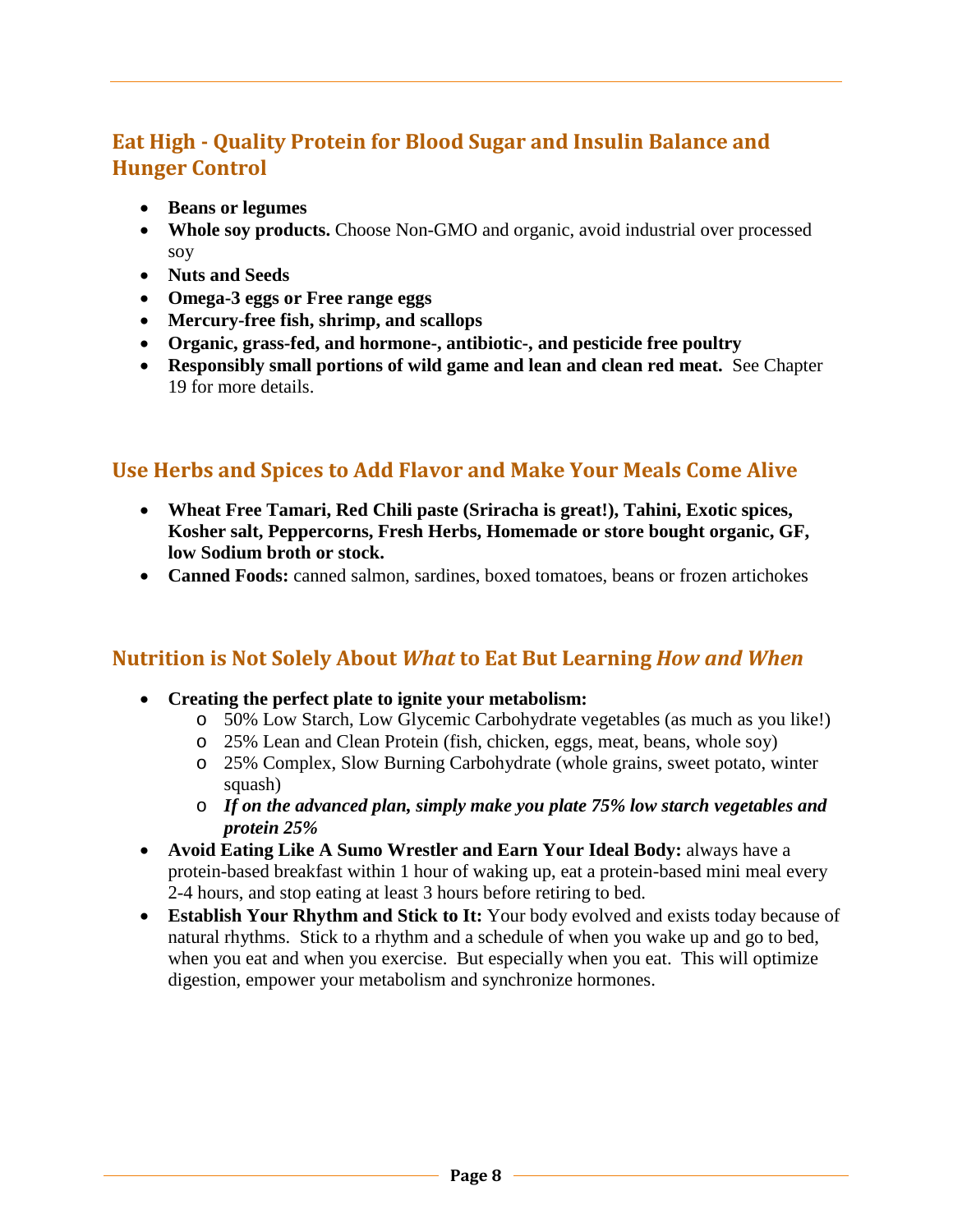# <span id="page-8-0"></span>**Avoid Food Allergies and Sensitivities**

**Some foods for some people have the wrong information:** Because food is information, take note on which foods signal unhealthy messages to your body. Most common are **gluten and dairy**. Please avoid for these for 6 weeks. After week 6 revisit chapter 26 to properly reintroduce them into your diet without sabotaging success!

### <span id="page-8-1"></span>**Eat Well For Less: Reorganizing How You Spend Your Money Can Also Change Your Health**

- **Because cheap food is inexpensive due to subsidization it might** *seem* **like you have to buy this junk food in order to stay within your budget.** For 1 week track all your expenses and observe how much of what you spend your money on contributes to achieving your health goals. If you can see certain items that do not serve your ultimate health goals perhaps this is a good place to start rearranging your spending habits.
	- **Reorganize your budget and priorities and potentially create more funding for good food.**
	- **Money is like life energy. It represents your time in a monetary way. How you spend your money reflects how you spend your time. What do you want this pattern to reflect for you?**
	- **Make choices that give you MORE resources:** Choose three things to change that can give you more time or money and record them in your journal. Reflect on how your life and health change as you go through the 6 weeks.
	- **Dr. Hyman's Tricks For Eating Well For Less:**
		- o Shop at neighborhood stores like Trader Joes or shopping clubs like Costco
		- o Join your local food co-op
		- o Join Community Supported Agriculture programs (CSA's)
		- o Develop a repertoire of cheap, easy-to-prepare meals which decrease stress, time and cost
		- o Create a "pot luck club" at work

#### <span id="page-8-2"></span>**How to Succeed at Restaurants, Business Luncheons, Social Events**

#### **For 6 weeks try your best to AVOID these situations as surely it creates anxiety and precarious eating adventures. However, when you must, follow these guidelines:**

- **Be Obnoxious!** Be clear about your needs and do not accept any food that does not nourish or support you. Do not assume you are being impolite; you are simply taking care of yourself.
- **Choose the restaurant when you can.**
- **Tell the server you do not want bread on the table nor the alcohol menu.** But do ask for raw cut-up veggies-no dip.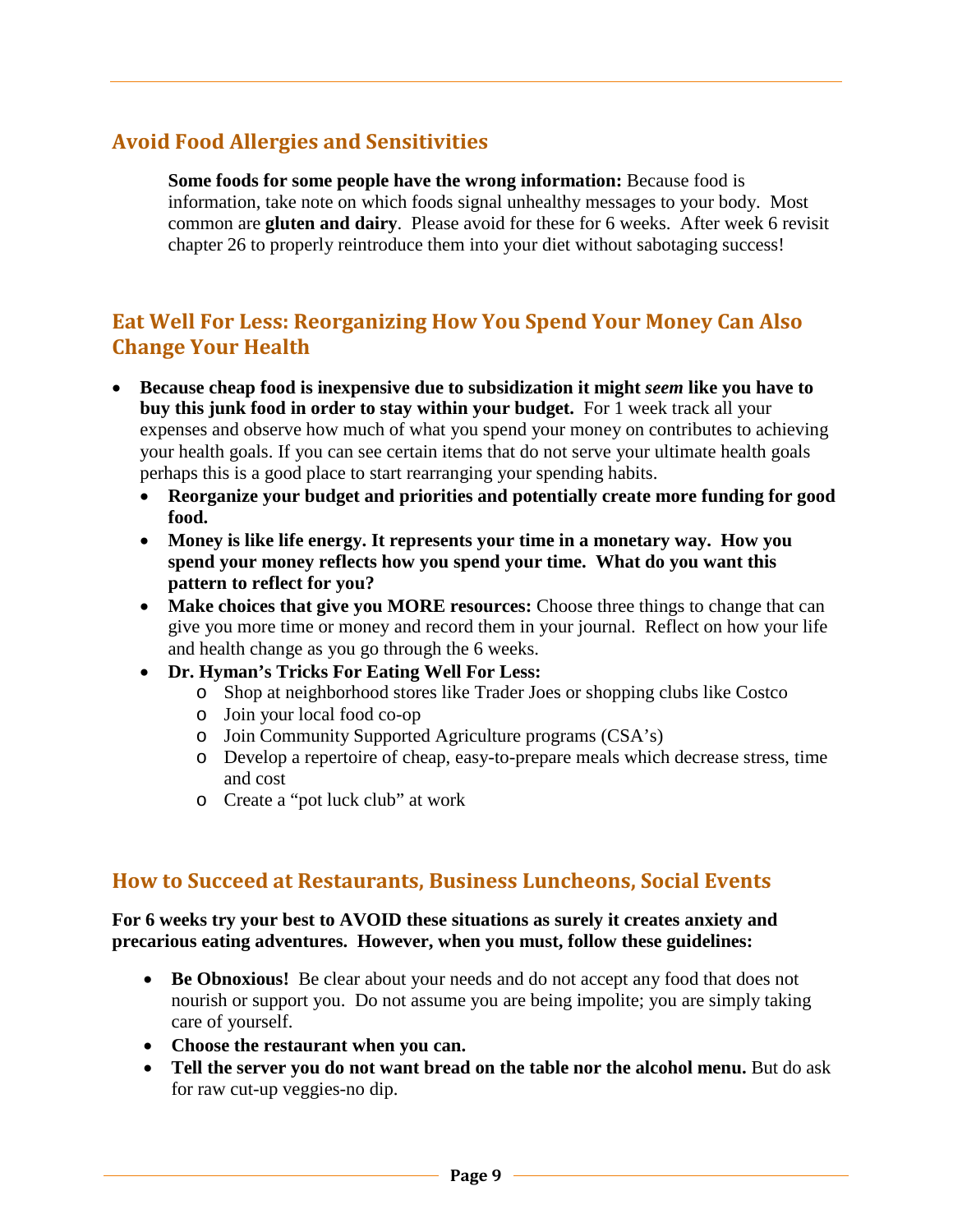- Ask for water. Drink 1-2 glasses before your meal to reduce appetite
- **Tell the server you will die if you have gluten or dairy.** Not a lie-just a slow death.
- **Ask for simple food preparation.** Grilled fish with an entire plate of steamed vegetables with some olive oil and lemon drizzled on top. Always ask for olive oil and lemon in lieu of dressing. These often have hidden dairy and gluten as well as unhealthy oils.
- **Skip the starches.** Ask for double vegetables
- **Avoid sauces, dressings and dips** which are usually laden with hidden sugars, poor oils, gluten and dairy
- **Follow "hari hachi bu." Do as the Okinawan Japanese do and stop eating when you are 80% full. Instead of eating until you are FULL, eat until you are NO LONGER HUNGRY!** *Bring leftovers home as even too much of the right foods may spike insulin.*
- **Ask for berries for dessert.**

# <span id="page-9-0"></span>**Create An Emergency Pack**

- **Buy a small hand-held cooler you can keep in your car, at work, trips etc. It's your life pack.**
- **What's in Dr. Hyman's Life- Pack:**
	- o Small bag of raw almonds, walnuts or pecans
	- o Small bag of cut carrots or celery
	- o Small container of hummus such as Wild Garden single-serve packets
	- o Can of wild salmon or sardines
	- o A container of chickpeas with olive oil, lemon, herbs, salt, pepper
	- o Healthy whole food protein bar (eat half in morning, half in afternoon)
	- o Bottle of water

# <span id="page-9-1"></span>**Be Prepared For Holidays and Special Events**

#### **Sometimes you will have to eat someplace where you perceive to have no control. Avoid food-anxiety by planning ahead and making your host aware of your dietary needs and:**

- Eat a small protein-based meal before the event
- Bring your emergency pack as a backup in case there is nothing to eat. You can always eat after.
- Just relax and eat. Choose nourishing foods such as lean poultry, fish, beans and vegetables. Have as many vegetables as you want. Do your best and relax. Stress will decrease your metabolic power. And remember, there is always tomorrow to resume your routine in the morning!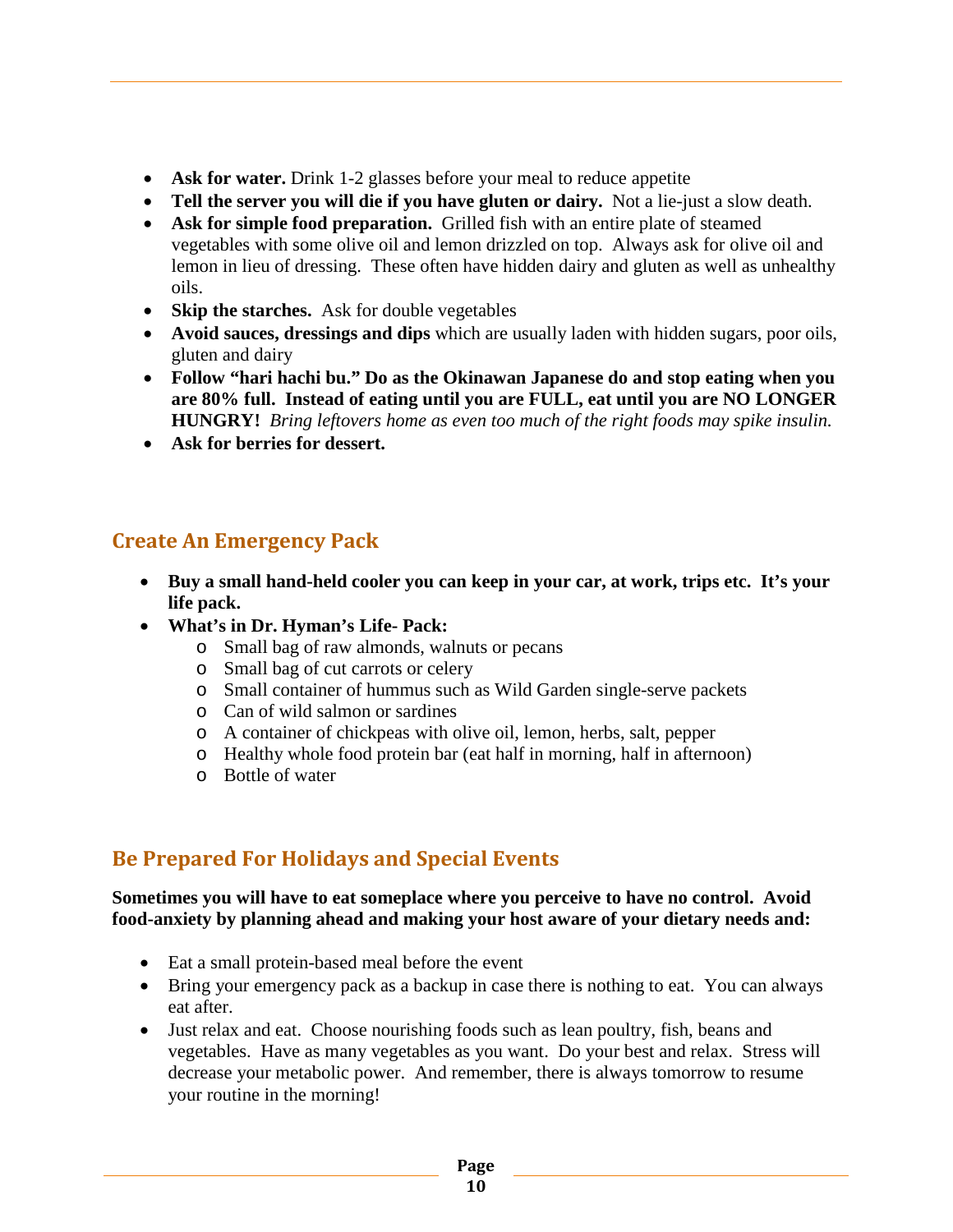# <span id="page-10-0"></span>**Proper Metabolism Begins With the Breath**

- **Mindful Eating increases awareness, pleasure, digestion, absorption and metabolism of your meal.** Notice how your food looks, feels and tastes in your mouth. How does the smell and thought of your meal make you feel? Savoring your meal is an act of gratitude to your body and the earth that created your food.
- **When we eat unconsciously we eat more.** Avoid multitasking while eating and *eat while you eat. Nothing more!* Turn off the phone, TV, email, computer and take a break from media while you focus on nourishing yourself.
- **Remember the 20 minute rule.** By eating consciously and slowly, you allow yourself to honor your true hunger and satiety needs by providing ample time for your brain to get the signal that your stomach is full.
- **Steps to Practice Mindful Eating:**
	- o "Take Five" before a meal. In one minute transform your metabolism by taking five slow breaths. Breathe in through your nose for a count of 5, pause, out through your mouth for a count of 5. Repeat 4 more times or until you feel relaxed and ready to begin your meal. You can put one hand on your belly to help you connect with deeper belly-breathing.
	- o **Offer gratitude before the meal.**
	- o **Bring your attention fully to the food.**

#### <span id="page-10-1"></span>**Putting It All Together: Record Your Meal-Time Experience In a Journal**

- **Write down what you ate in as much detail as possible.**
- **Think about how this meal or snack made you feel.** How does your body feel? Do you have more or less energy? How has your digestion been altered? How did you sleep that night?
- **Every evening, think about how your experience with food impacted your day.**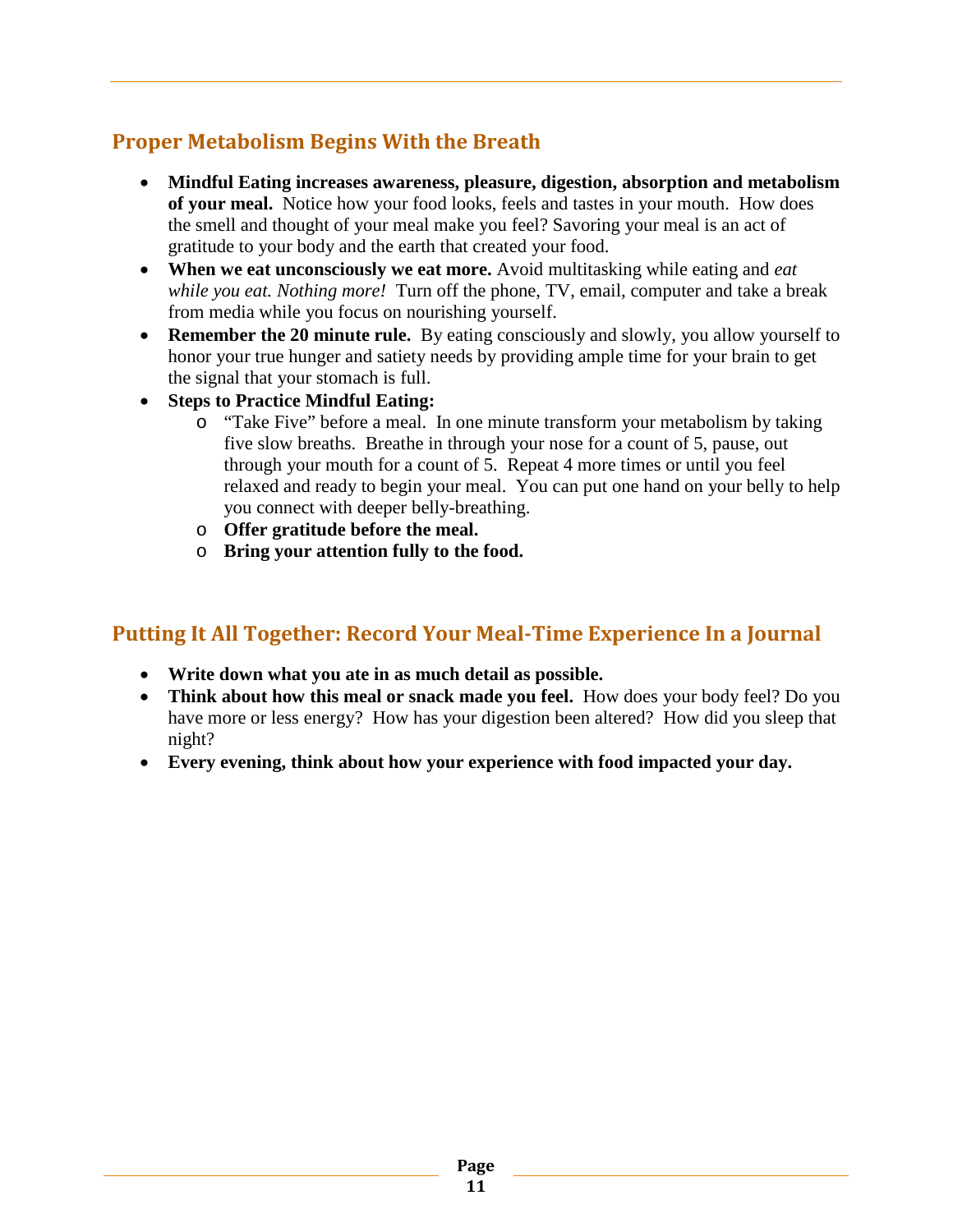# **Appendix A: Serving Sizes**

<span id="page-11-0"></span>Eat 3 meals per day with 2 snacks. Each meal can have 15 grams of carbohydrate, and each snack, 7.5 grams. As your activity increases, you can slowly begin to double this. This is not intended to be a life-long way of eating. As insulin sensitivity improves, you can increase your consumption of natural carbohydrates to 30-50 grams per meal. Choose primarily from starchy vegetables, whole grains, legumes, fruit and yogurt. Reduce refined carbohydrates and sugars.

| grams or carbon yurate) |                      |                      |                      |  |
|-------------------------|----------------------|----------------------|----------------------|--|
| <b>Food Item</b>        | <b>Serving</b>       | <b>Food Item</b>     | <b>Serving</b>       |  |
| Winter squash           | $\frac{1}{2}$ cup    | Artichokes           |                      |  |
| <b>Beetroot</b>         | 1 cup                | Burdock Root (raw)   | $\frac{1}{2}$ root   |  |
| Carrots                 | 1 cup                | Corn                 | $\frac{1}{2}$ cup    |  |
| Green peas              | $\frac{1}{2}$ cup    | Jerusalem artichokes | $\frac{1}{2}$ cup    |  |
| Turnips                 | $\frac{1}{2}$ cup    | Lima Beans           | $\frac{1}{2}$ cup    |  |
| Parsnip                 | $2/3$ cup            | <b>Baked Potato</b>  | $\frac{1}{2}$ medium |  |
| Pumpkin                 | 1 cup                | Swede                | $\frac{1}{4}$ large  |  |
| Sweet potato/yam        | $\frac{1}{2}$ medium |                      |                      |  |

|                        | <b>STARCHY VEGETABLES</b> (Cooked unless noted otherwise. Each selection contains 15 |  |
|------------------------|--------------------------------------------------------------------------------------|--|
| grame of carbohydrata) |                                                                                      |  |

**LEGUMES** (amounts are cooked unless noted otherwise. Each serving contains 15 grams of carbohydrate)

| <b>Food Item</b>   | <b>Serving</b>    | <b>Food Item</b>    | <b>Serving</b> |
|--------------------|-------------------|---------------------|----------------|
|                    |                   |                     |                |
| Adzuki beans       | $\frac{1}{4}$ cup | <b>Black</b> bean   | $1/3$ cup      |
| Broad (fava) beans | $\frac{1}{2}$ cup | Chickpeas           | $1/3$ cup      |
| Black-eyed beans   | $\frac{1}{2}$ cup | French beans        | $1/3$ cup      |
| Kidney beans       | $1/3$ cup         | Lentils             | $1/3$ cup      |
| Mung beans         | $1/3$ cup         | Navy or pinto beans | $1/3$ cup      |
| Split peas         | $1/3$ cup         |                     |                |

#### **GRAINS** (cooked unless noted)

| <b>Food Item</b>  | <b>Serving</b> | <b>Food Item</b> | <b>Serving</b>      |
|-------------------|----------------|------------------|---------------------|
| Brown rice        | $1/3$ cup      | Millet           | $1/3$ cup           |
|                   |                |                  |                     |
| Buckwheat (kasha) | $1/3$ cup      | Polenta          | $1/3$ cup           |
| Teff              | $1/3$ cup      | Quinoa           | $1/3$ cup           |
|                   |                | Popcorn (popped) | $2\frac{1}{2}$ cups |

**Whole-grain Flour and meals** (items are dry, and contain 15 grams carbohydrates)<br> **Food Item** Serving<br> **Food Item** Serving **Food Item Serving Food Item Serving**

| Amaranth flour   | 2 This. | Arrowroot flour | 2 This.      |
|------------------|---------|-----------------|--------------|
| Brown rice flour | 2 Tbls. | Buckwheat flour | $31/2$ Tbls. |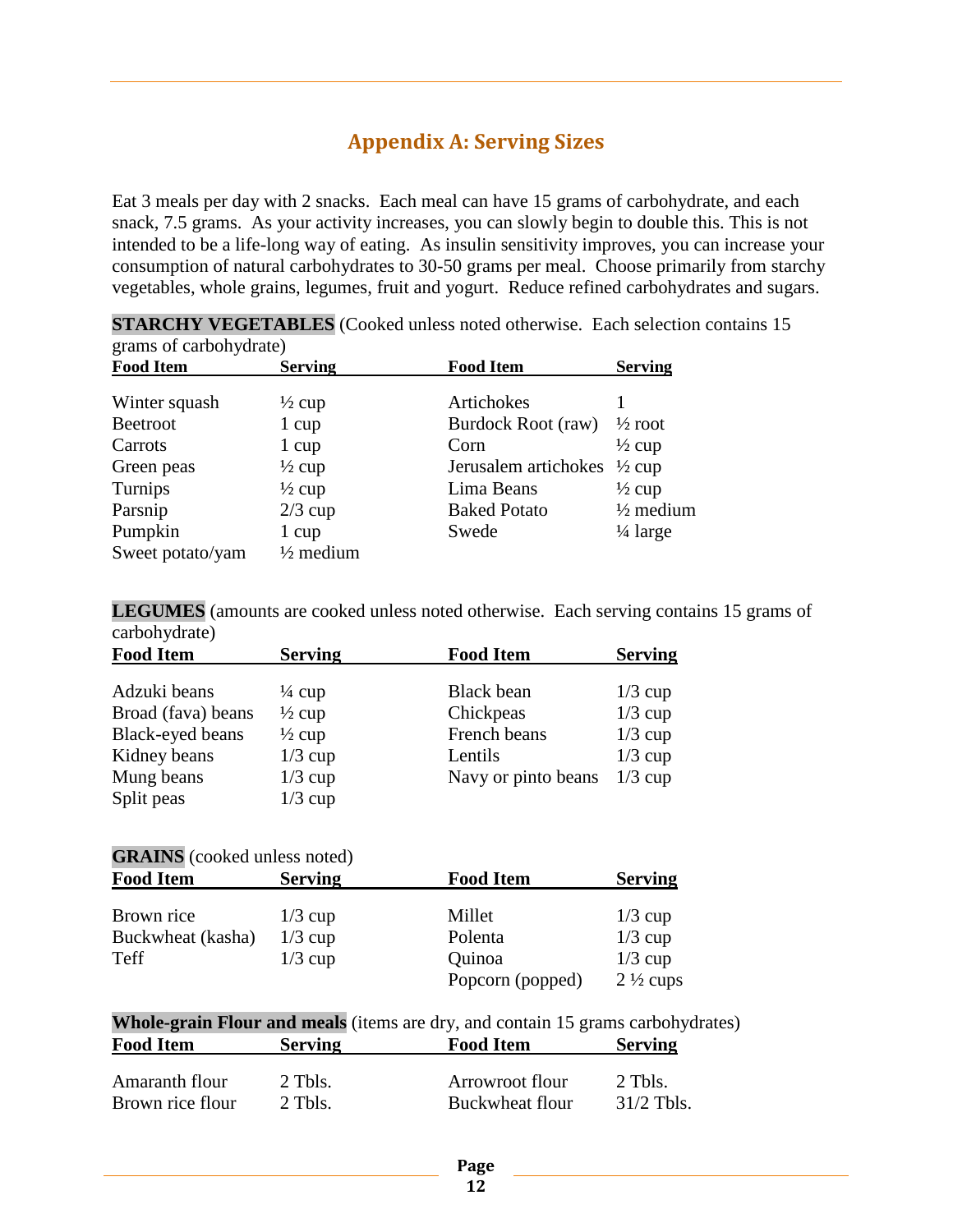|                                          |                      | Prun (an nuns are law, unless noted) belections equal 19 grams carbon yurate |                       |
|------------------------------------------|----------------------|------------------------------------------------------------------------------|-----------------------|
| <b>Food Item</b>                         | <b>Serving</b>       | <b>Food Item</b>                                                             | <b>Serving</b>        |
|                                          |                      |                                                                              |                       |
| Apple                                    | 1 small              | Dried apples                                                                 | 3 rings               |
| Applesauce $w/o$ sugar $\frac{3}{4}$ cup |                      | Apricots                                                                     | 2 medium              |
| Dried apricots                           | 7 halves             | Avocados                                                                     | $\frac{1}{2}$ avocado |
| Banana                                   | $\frac{1}{2}$ medium | Dried banana                                                                 | 1 Tbls.               |
| Fresh berries                            | $\frac{3}{4}$ cup    | Cherries                                                                     | 1 cup                 |
| Currants, dried                          | 2 Tbls.              | Dates                                                                        | 2 medium              |
| Figs, dried                              | 1 medium             | Grapefruit                                                                   | $\frac{1}{2}$ large   |
| Grapes                                   | 15 grapes            | Kiwi                                                                         | 1 large               |
| <b>Mangos</b>                            | $\frac{1}{2}$ medium | Melons                                                                       | 1 cup cubes           |
| <b>Nectarines</b>                        | 1 medium             | Oranges                                                                      | 1 medium              |
| Tangerines                               | 2 small              | Peaches                                                                      | 1 medium              |
| Pears                                    | $\frac{1}{2}$ large  | Plums                                                                        | 2 fruits              |
| Prunes                                   | 3 prunes             | Raisins                                                                      | 2Tbls                 |
| <b>Strawberries</b>                      | $1\frac{1}{2}$ cup   | <b>Sun-dried Tomatoes</b>                                                    | $1/6$ ounce           |
| Tomatoes                                 | 1 medium             |                                                                              |                       |

**Fruit** (all fruits are raw, unless noted) Selections equal 15 grams carbohydrate

**Bread and crackers** (These are less wholesome carbohydrate options than the previous lists. But are convenient. Whole grains are always a better option.

| <b>Food Item</b> | <b>Serving</b> | <b>Food Item</b> | <b>Serving</b> |
|------------------|----------------|------------------|----------------|
| Rice crackers    | 4 crackers     | Rice cakes       | 2 cakes        |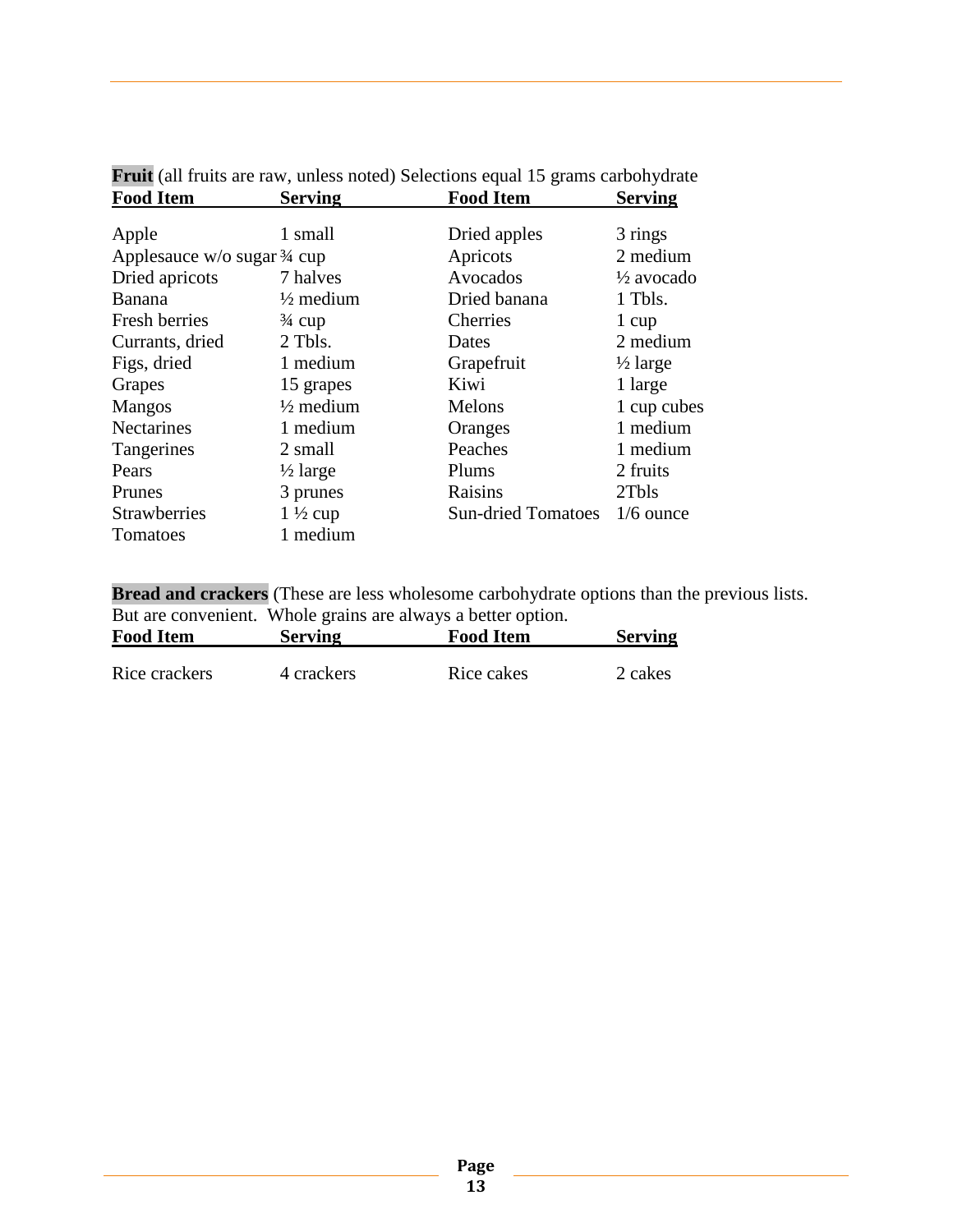# **Appendix B: Phytonutrient Rich Foods**

#### <span id="page-13-0"></span>**Medical properties of different phytochemicals in a plant-rich diet**

**Curcumin** *Turmeric* **Glucosinolates** *broccoli* **Anthocyanidins** *Berries and Black Rice* **Saponins** *beans, quinoa* **Quercetin** *onion, apple* **Gingerole** *ginger* **Kaempfero**l *strawberries, broccoli* **Rutin** *parsley, lemon* **Catechins** *tea (white is highest in antioxidants, green is a great option too)* **Isoflavones** *soy* **Allicin** *garlic* **Phytosterol**s *nuts, seeds* **Betasitosterols** *avocado, rice brown* **Tocopherols** *vitamin E* **Omega 3, 6 and 9 fatty** acids *sea vegetables, salmon, borage oil* **Sulfides** *garlic, onion, shallots* **DIM** *broccoli family* **Silymarin** *artichokes, milk thistle* **Salycylic Acid** *peppermint* **Lignans** *flax seed, sesame seed, broccoli* **Resveratrol** *grape skin* **Cinnamic Acid** *cinnamon, aloe* **Capsaicin** *chili* **Ellagic Acid** *walnuts, berries* **Probiotic** *kimchi, sauerkraut, kefir* **Prebiotic** *FOS, inulin*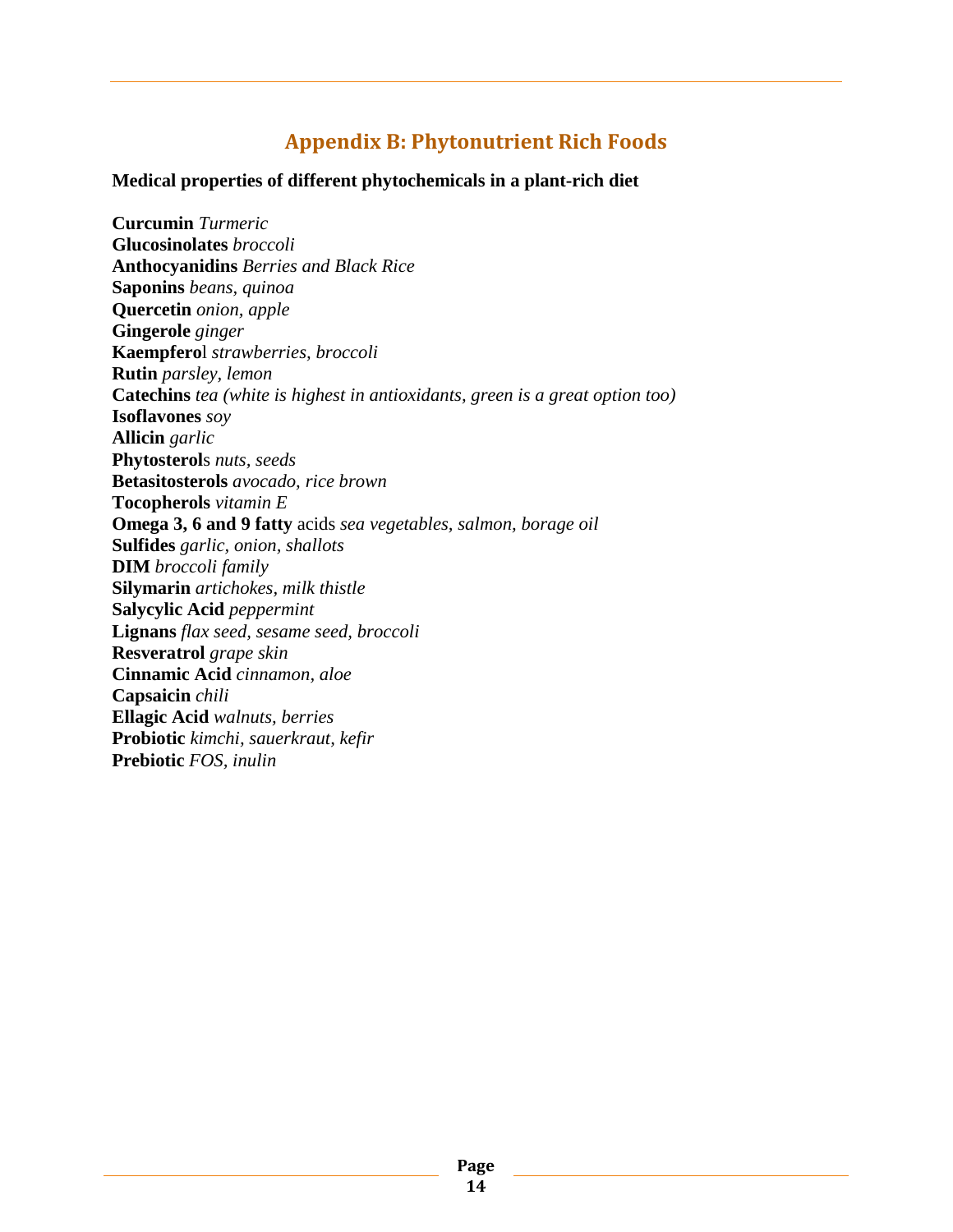# **Appendix C: Low Glycemic Vegetables**

<span id="page-14-0"></span>Arugula

| Artichoke                            | Cucumber            | <b>Mushrooms</b>  | Swiss chard      |
|--------------------------------------|---------------------|-------------------|------------------|
| Asparagus                            | Dandelion<br>greens | Mustard<br>greens | Tomatoes         |
| Bean sprouts                         | Eggplant            | Onions            | Turnip greens    |
| Beet greens                          | Endive              | Parsley           | Watercress       |
| Bell peppers (red,<br>yellow, green) | Fennel              | Radishes          | Celery           |
| <b>Broccoli</b>                      | Garlic              | Radicchio         | Chives           |
| <b>Brussels</b> sprouts              | Ginger root         | Snap beans        | Collard greens   |
| Cabbage                              | Green beans         | Snow peas         | Jalapeno peppers |
| Cauliflower                          | Hearts of palm      | <b>Shallots</b>   | Kale             |
| Summer squash                        | Zucchini            | Spinach           | Lettuces         |

Sweet Potato, Beans, Lentils and Squash = GI around 50. Medium burning… but great in appropriate portions (1/2 sweet potato or ½ cup for beans, lentils and cooked squash

Dose makes the poison with regards to these starches! If enjoyed in appropriate amounts they have a benevolent effect on satiety and pleasure.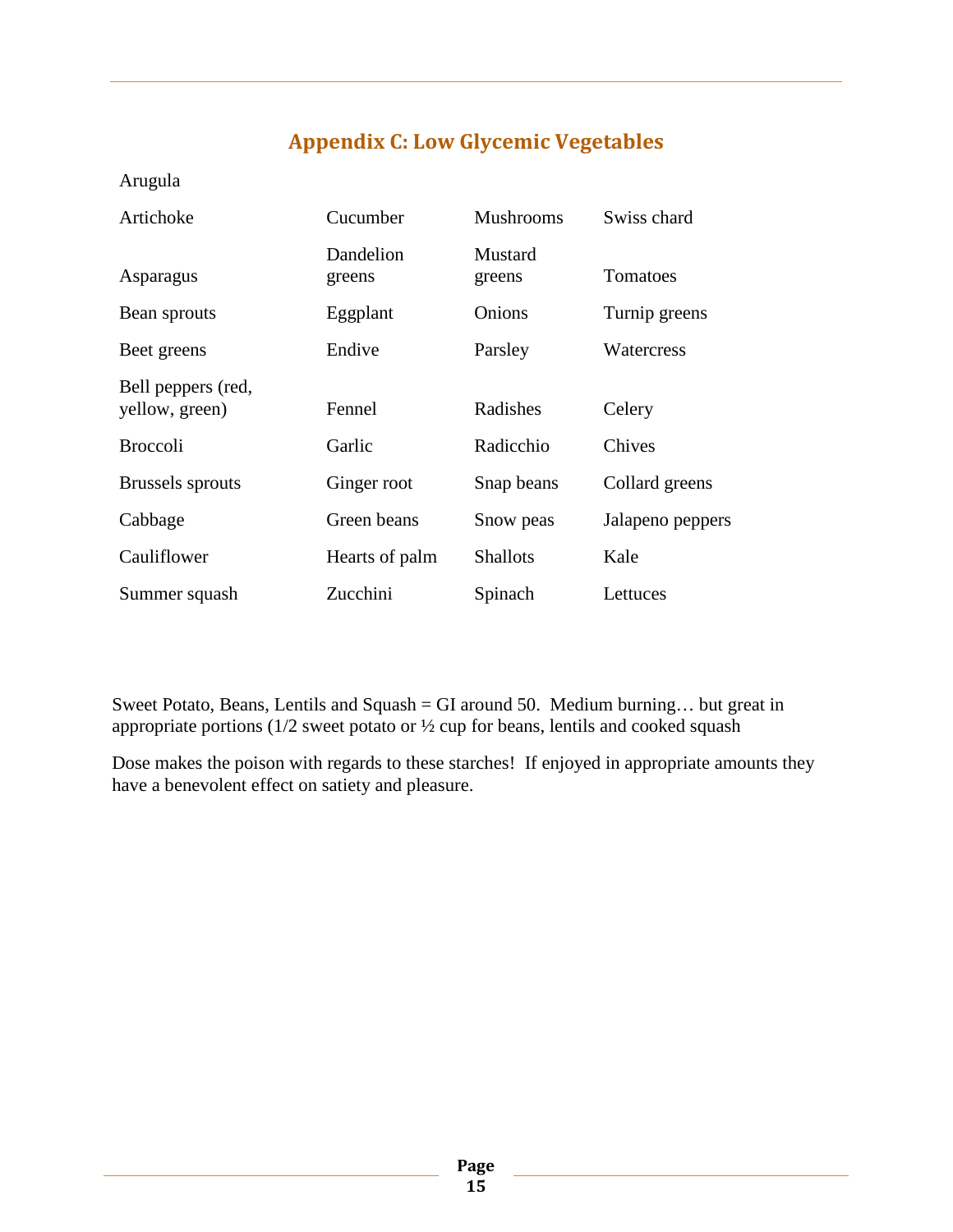# **Appendix D: Sea Vegetables**

<span id="page-15-0"></span>Sea vegetables have 10-20 times the minerals of those found in land plants. They are an excellent source of minerals such as iodine, calcium, and iron. Some of the health claims associated with the consumption of sea vegetables include detoxification, alkalization of the body, softening hardened portions in the body, decreasing dryness, removing residues of radiation, lowering cholesterol, and improving water metabolism.

#### **Agar**

| Culinary use: | Natural jelling agent. Can be used in place of animal gelatin.                                                         |
|---------------|------------------------------------------------------------------------------------------------------------------------|
| Preparation:  | 1/4 cup of agar gels one quart of liquid. Agar thickens at room temperature, unlike<br>gelatin, which must be chilled. |
| Storage:      | Store in a sealed container in a cool, dark place where it will keep indefinitely.                                     |
|               | Health Claim: Promotes digestion.                                                                                      |
| <b>Arame</b>  |                                                                                                                        |
| Benefits:     | Good introductory sea vegetable due to its milder flavor.                                                              |
|               | Culinary use: Great in salads.                                                                                         |
|               | Preparation: Soak in cold water.                                                                                       |
| Storage:      | Store in a sealed container in a cool, dark place where it will keep indefinitely.                                     |
|               | Health Claim: If eaten daily, arame will promote glossy hair and clear skin.                                           |

#### **Dulse**

|              | Benefits: Very high in iron $(14mg \text{ per } \frac{1}{4} \text{ cup})$ .                                                                                               |
|--------------|---------------------------------------------------------------------------------------------------------------------------------------------------------------------------|
|              | Culinary uses: Leaves can be soaked for five minutes and added to soups or salads. Flakes or<br>granulated dulse can be sprinkled onto most food for a nutritional boost. |
| Preparation: | Soak in cold water, or add flakes directly to food.                                                                                                                       |
|              | Storage: Store in a sealed container in a cool, dark place where it will keep indefinitely.                                                                               |
|              | Health Claim: If eaten daily, arame will promote glossy hair and clear skin.                                                                                              |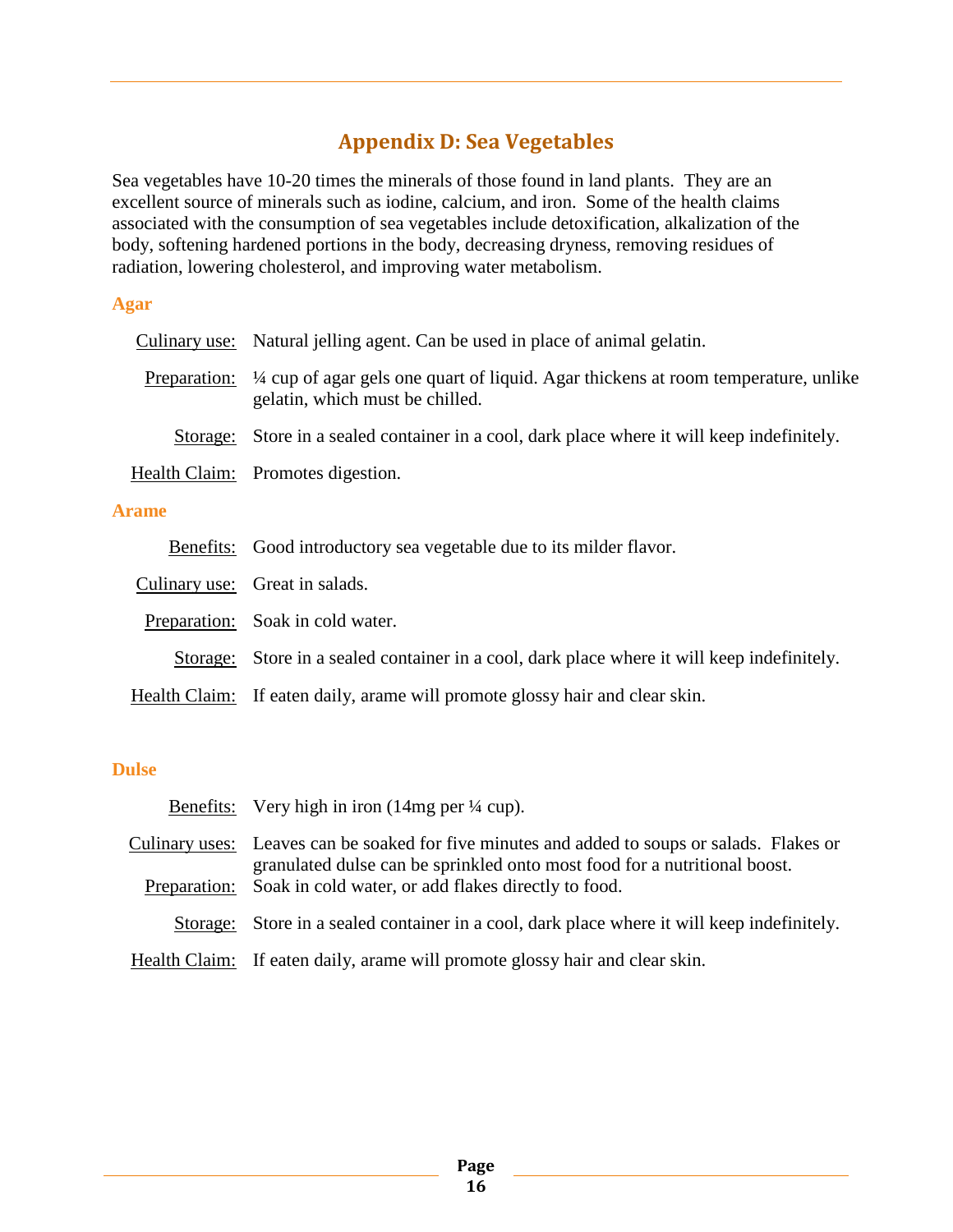#### **Hiziki**

|                | Benefits: Very high in minerals (34g of minerals/100g). Richest of all sea vegetables in<br>calcium. $\frac{1}{4}$ cup of hiziki = calcium in $\frac{1}{2}$ cup whole milk. |
|----------------|-----------------------------------------------------------------------------------------------------------------------------------------------------------------------------|
|                | Culinary uses: Great in salads.                                                                                                                                             |
| Preparation:   | Soak in cold water before using. Cook in apple juice and combine with other<br>vegetables to moderate strong taste.                                                         |
| Storage:       | Store in a sealed container in a cool, dark place where it will keep indefinitely.                                                                                          |
|                | Health Claim: Normalize blood sugars. Builds bone and teeth.                                                                                                                |
| <b>Kombu</b>   |                                                                                                                                                                             |
| Benefits:      | Rich in minerals, kombu increases nutritional value of all food with which it is<br>prepared.                                                                               |
| Culinary uses: | Contains glutamic acid, which acts as a tenderizer. Add kombu when cooking beans.                                                                                           |
| Preparation:   | Soak in cold water before using.                                                                                                                                            |
| Storage:       | Store in a sealed container in a cool, dark place where it will keep indefinitely.                                                                                          |

#### **Nori**

# Benefits:

|          | Culinary uses: Most commonly used in making sushi. Can also be eaten directly from package by<br>lightly toasting and crumbling onto food. |
|----------|--------------------------------------------------------------------------------------------------------------------------------------------|
|          | Preparation: Soak in cold water before using.                                                                                              |
| Storage: | Store in the freezer in a zip-lock bag to preserve freshness.                                                                              |
|          | Health Claim: May aid in lowering cholesterol.                                                                                             |
|          | May help treat painful or difficult urination, goiter, edema and hypertension.                                                             |
| 'akame   |                                                                                                                                            |

# **W**

| Benefits: High in calcium and niacin.                                                                                                                |
|------------------------------------------------------------------------------------------------------------------------------------------------------|
| Culinary uses: Often used in soups. Can also be toasted and ground into a condiment.                                                                 |
| Preparation: A small amount expands when soaked. Soak 10-15 minutes. After soaking, remove<br>the main rib or stem and cut leaves into small pieces. |
| Storage: Store in a sealed container in a cool, dark place where it will keep indefinitely.                                                          |